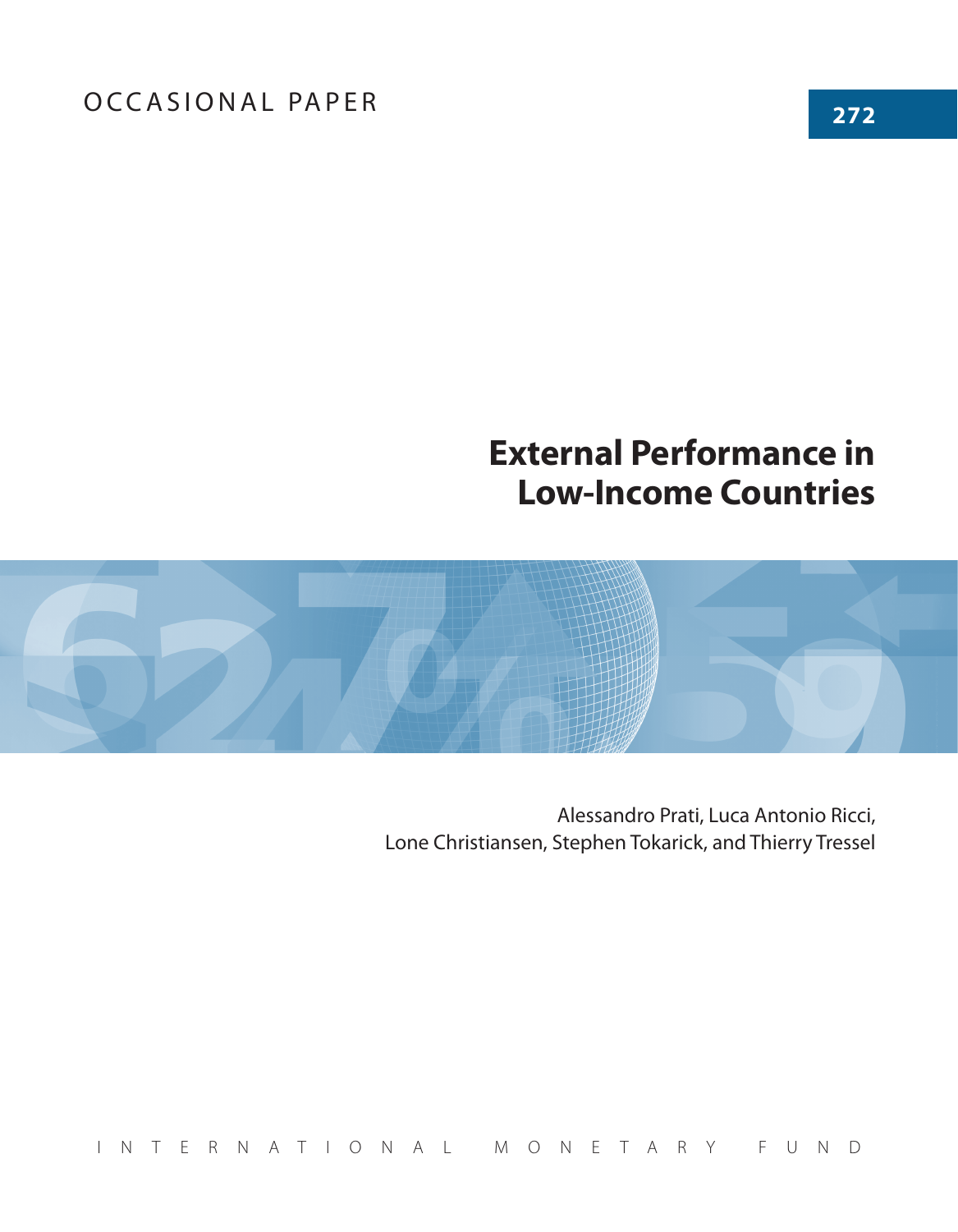©2011 International Monetary Fund

Production: IMF Multimedia Services Division Typesetting: Julio R. Prego

## **Cataloging-in-Publication Data**

External Performance in Low-Income Countries / Alessandro Prati ... [et al.] – Washington, D.C. : International Monetary Fund, c2011.

p. ; cm. – (Occasional paper ; 272)

Includes bibliographical references. ISBN: 978-1-61635-053-6

1. Balance of payments – Developing countries. 2. Foreign exchange rates — Developing countries. 3. Balance of trade — Developing countries. I. Prati, Alessandro, 1961– II. International Monetary Fund. III. Series: Occasional paper (International Monetary Fund) ; no. 272.

HG3890.E98 2011

Please send orders to: International Monetary Fund, Publication Services P.O. Box 92780, Washington, D.C. 20090, USA Tel.: (202) 623-7430 Fax: (202) 623-7201 E-mail: publications@imf.org Internet: www.imfbookstore.org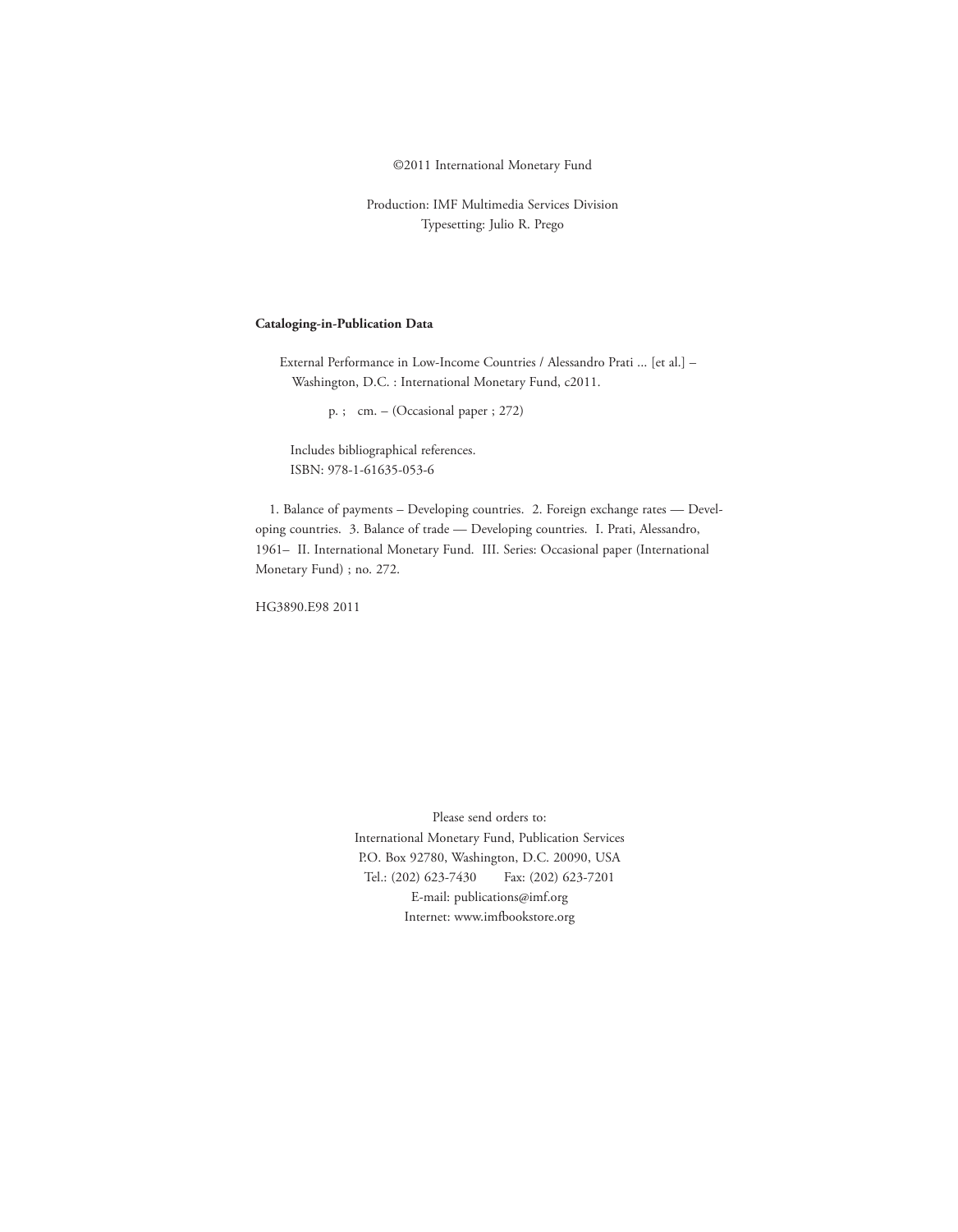## **Contents**

| <b>Preface</b> |                                                                                 | V  |  |
|----------------|---------------------------------------------------------------------------------|----|--|
| 1.             | <b>Overview</b>                                                                 | 1  |  |
| 2.             | Literature on the Main Determinants of External Balance                         | 6  |  |
|                | Macroeconomic Policies, Predetermined Characteristics, and Economic Development | 6  |  |
|                | Policy Distortions and Institutions                                             | 8  |  |
|                | Shocks                                                                          | 9  |  |
|                | External Financing through Official Aid                                         | 10 |  |
| 3.             | <b>Empirical Analysis of the Current Account</b>                                | 12 |  |
|                | Benchmark Current Account Regressions for Low-Income Countries                  | 12 |  |
|                | Robustness                                                                      | 15 |  |
|                | Are Low-Income Countries Different?                                             | 17 |  |
| 4.             | <b>Empirical Analysis of the Real Exchange Rate</b>                             | 19 |  |
|                | Benchmark Real Effective Exchange Rate Regressions for Low-Income Countries     | 19 |  |
|                | Are Low-Income Countries Different?                                             | 21 |  |
|                | Robustness                                                                      | 22 |  |
|                | Speed of Adjustment                                                             | 23 |  |
| 5.             | <b>Empirical Analysis of the Net Foreign Assets Position</b>                    | 26 |  |
|                | Benchmark Net Foreign Asset Regressions for Low-Income Countries                | 26 |  |
|                | Robustness                                                                      | 28 |  |
|                | Are Low-Income Countries Different?                                             | 28 |  |
|                | Speed of Adjustment                                                             | 28 |  |
| 6.             | <b>Import and Export Elasticities</b>                                           | 29 |  |
|                | The Model                                                                       | 29 |  |
|                | Calculation of Elasticities                                                     | 32 |  |
| 7.             | <b>Trade Elasticities and the Exchange Rate</b>                                 | 46 |  |
|                | The General Formula for Trade Balance Elasticities                              | 46 |  |
|                | Special Cases                                                                   | 47 |  |
|                | <b>Appendix: The Database</b>                                                   |    |  |
|                | <b>References</b>                                                               |    |  |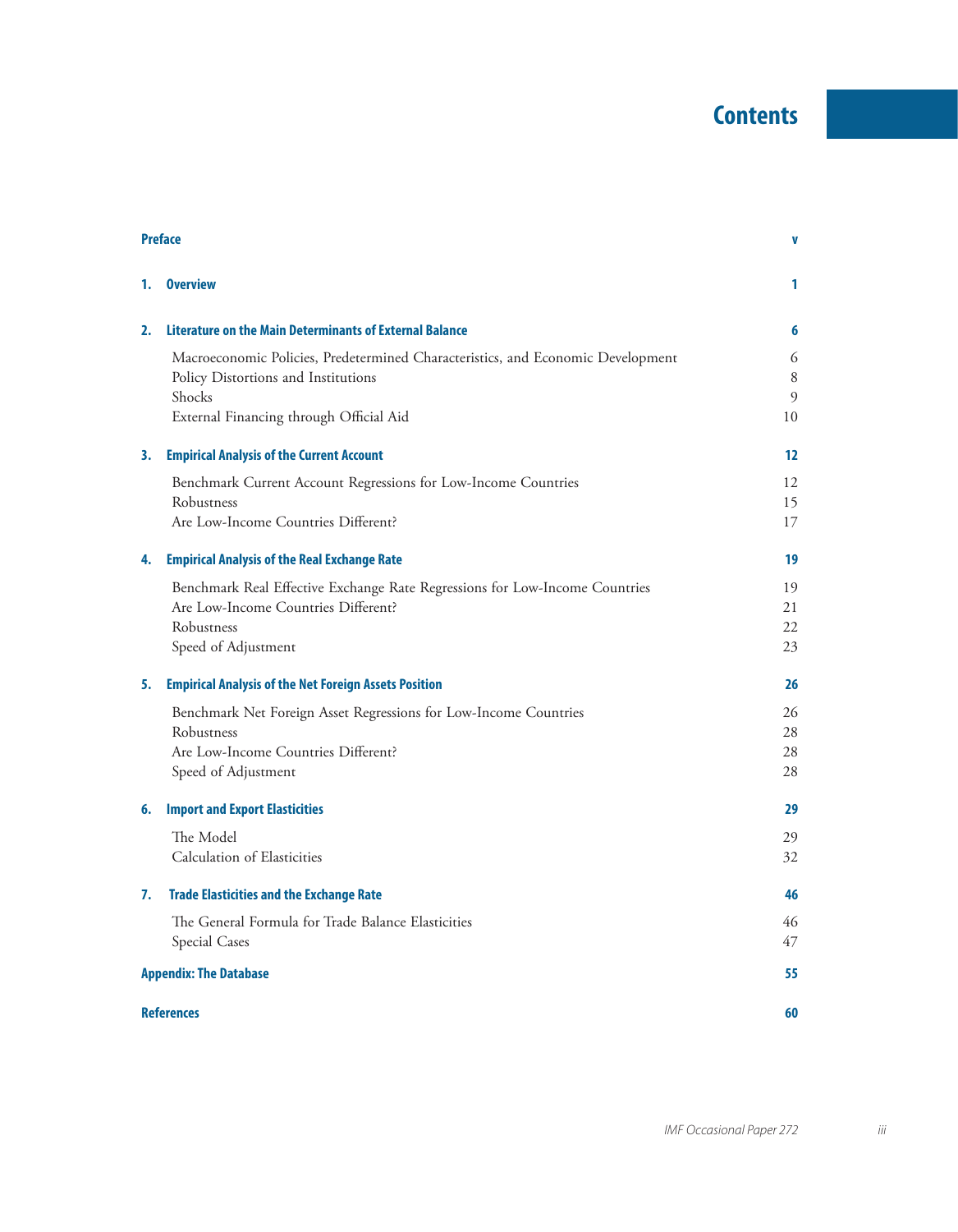## **Tables**

| 3.1. | Medium-Term Determinants of the Current Account: Main Results                            | 13 |
|------|------------------------------------------------------------------------------------------|----|
| 3.2. | Real Deposit Interest Rates in Selected Asian Developing Countries and the United States | 14 |
| 3.3. | Medium-Term Determinants of the Current Account: Robustness                              | 16 |
| 3.4. | Current Account Regressions with Different Slopes for Low- and High-Income Countries     | 17 |
| 3.5. | F-Tests of Equality (p-values) of Coefficients across Income Groups for Regressions      |    |
|      | Reported in Table 3.4                                                                    | 18 |
| 4.1. | Panel Unit Root Test Statistic                                                           | 20 |
| 4.2. | Real Effective Exchange Rate (IMF Information Notice System Definition) Regressions      | 21 |
| 4.3. | Real Effective Exchange Rate (Penn World Table) Regressions                              | 22 |
| 4.4. | Real Effective Exchange Rate (IMF Information Notice System Definition) Regressions with |    |
|      | Different Slopes for Low-Income and High-Income/Emerging Market Countries                | 23 |
| 4.5. | F-Tests of Equality (p-values) of Coefficients of Regressions in Table 4.4               | 23 |
| 4.6. | Real Effective Exchange Rate (IMF Information Notice System Definition)                  |    |
|      | Regressions, Robustness                                                                  | 24 |
| 4.7. | Real Effective Exchange Rate (Penn World Table) Regressions, Robustness                  | 25 |
| 5.1. | Net Foreign Assets Regressions                                                           | 27 |
| 5.2. | Net Foreign Assets Regressions: Comparing Low-Income with High-Income/                   |    |
|      | <b>Emerging Market Countries</b>                                                         | 28 |
| 6.1. | <b>Import Demand Elasticities</b>                                                        | 34 |
| 6.2. | <b>Export Supply Elasticities</b>                                                        | 40 |
| 7.1. | Summary of How Changes in the Exchange Rate Affect the Trade Balance                     | 49 |
| 7.2. | Trade Balance Elasticities                                                               | 50 |
| A1.  | Low-Income Country Sample                                                                | 55 |
| A2.  | Regression Variable Statistics                                                           | 56 |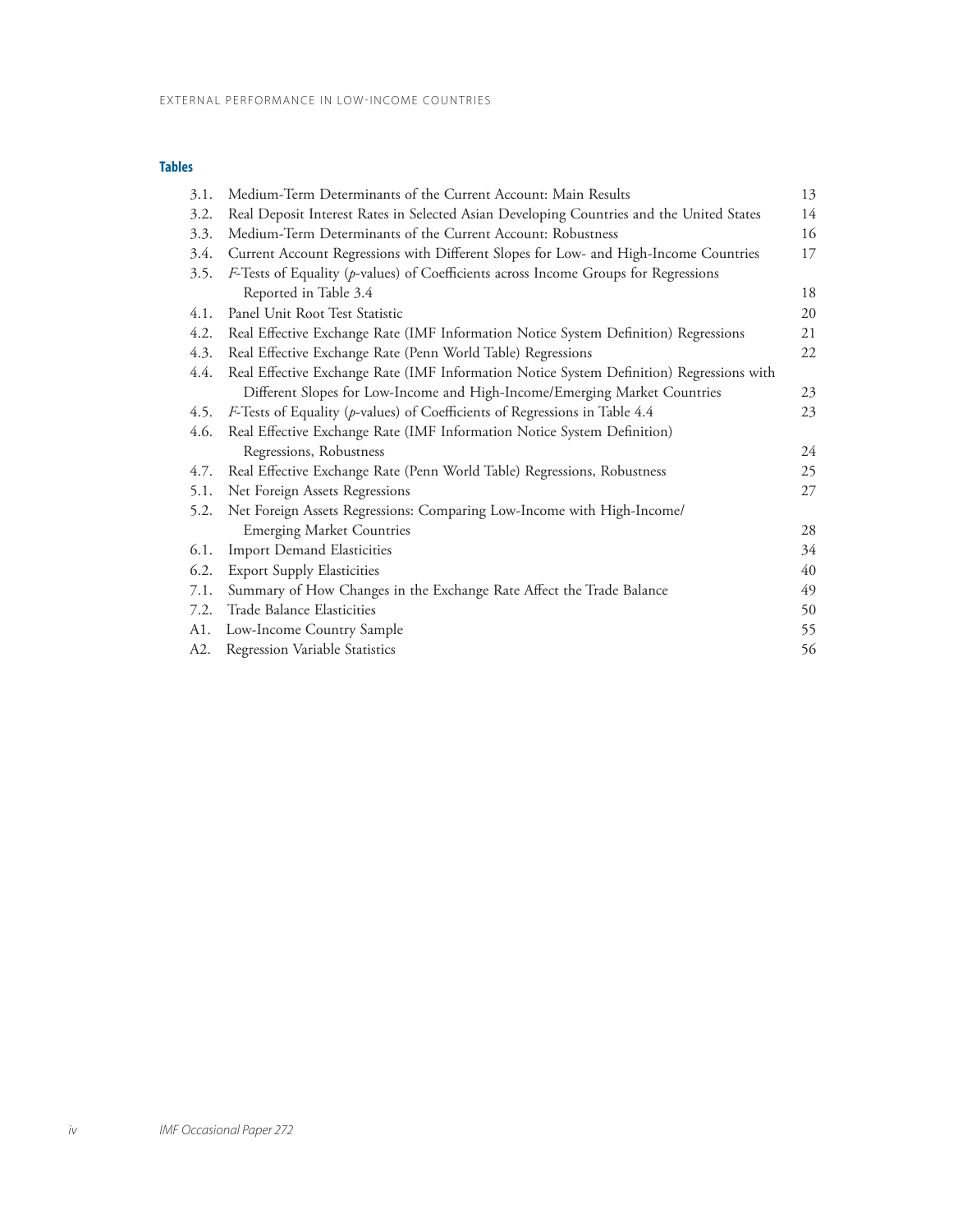Assessments of exchange rate misalignments and external imbalances have become more prominent in the daily work of the International Monetary Fund, with frequent application to virtually every country. However, undertaking an external assessment for low-income countries (LICs) remains challenging because they have received limited attention in the literature—in part because of lack of data—and methodologies developed for advanced economies and emerging markets cannot be automatically applied to LICs. LICs are likely to be characterized by different policies, heavier distortions in the financial sector, lower access to official external financing, higher sensitivity to exogenous shocks, and different composition of external trade. While an earlier IMF Occasional Paper (Lee and others, 2008) summarizes methodologies available for an external assessment in advanced economies and emerging markets, this paper extends the analysis to LICs.

More precisely, this paper offers estimates of the relationship between the real effective exchange rate, the current account, and the net external assets position and a set of fundamentals in the medium to long term, with particular emphasis on LICs. The lack of attention paid to these countries has often been justified by data limitations, which led us to build a large database, unique in the set of indicators and number of countries it covers. Despite extensive data-collection efforts, this study still lacks wide coverage for many indicators, thus highlighting the need for further efforts to improve data production and quality control.

We find that the same broad set of economic fundamentals coherently explains the three external indicators in LICs. We also find that medium-term determinants of LICs' external balances are somewhat different from standard determinants found in the literature. In addition to standard determinants, aid flows (grants and concessional loans), domestic financial liberalization, the removal of capital account controls, shocks (terms of trade, natural disasters), demographic measures, and the quality of institutions have a significant impact on the indicators of external balances of LICs. The results are generally consistent across methodologies and—for standard economic indicators—are mainly in line with the existing literature. The paper also derives a new measure of trade elasticities, which is important in gauging the coherence of exchange rate assessments based on the three external indicators.

The main results for LICs are innovative and interesting. Domestic financial liberalization tends to be associated with higher current account balances and net foreign assets positions, suggesting a positive effect on domestic saving. Capital account liberalization tends to be associated with lower current account and net foreign assets positions, and more appreciated real exchange rates, as predicted by standard theories. Negative exogenous shocks tend to raise (respectively, reduce) the current account in countries with closed (respectively, open) capital accounts pointing at the importance of capital account frictions in shaping intertemporal consumption-smoothing decisions. Finally, foreign aid is progressively absorbed over time through net imports, and tends to be associated with a more depreciated real exchange rate in the long run, a result that may reflect larger productivity gains in the nontradable relative to the tradable sector (however, given that government consumption is controlled for in the regression and has a positive coefficient, the overall effect of aid on the real exchange rate, including the channel via government consumption, would be smaller in absolute value or may even be positive).

This paper is the result of an IMF Research Department project on external performance in low-income countries. Peter Pedroni has been an impressive consultant for the project, and the authors are grateful for the invaluable help he offered through extensive support, discussions, and advice. The authors are also grateful to Oya Celaysun for her views on issues related to the net foreign assets in LICs. We benefited from discussions with and comments from Andy Berg, Olivier Blanchard, Nicolas Courdacier, Atish Ghosh, Michael Klein, Nelson Mark, Peter Montiel, Jonathan D. Ostry, Antonio Spilimbergo, Kenneth West, other colleagues at the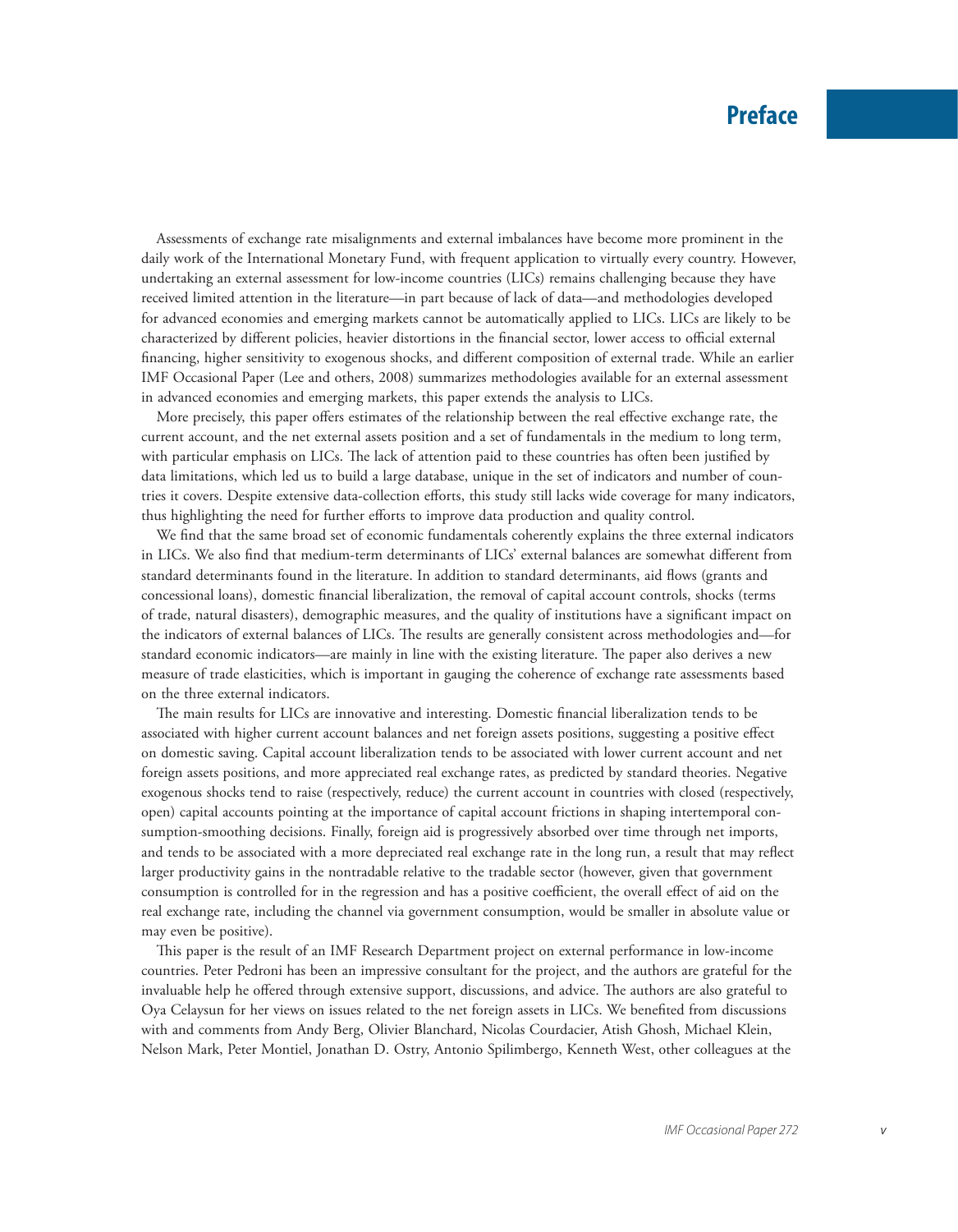IMF, and participants in the 2009 National Bureau of Economic Research International Seminar on Macroeconomics. Freddy Cama and Murad Omoev offered excellent and patient research assistance. We are grateful to Ibrahim Levent and his team at the World Bank for kindly sharing the net present value calculation for debt indicators (the World Bank does not guarantee the accuracy of the data and accepts no responsibility for any consequence of their use). The authors are grateful to Aygul Evdokimova, Tracey Lookadoo, and Cristina Quintos for administrative assistance and to Joanne Blake and David Einhorn for editing and coordinating production of the publication.

The opinions expressed in this paper are those of the authors and do not necessarily reflect the views of the national authorities, the IMF, or IMF Executive Directors.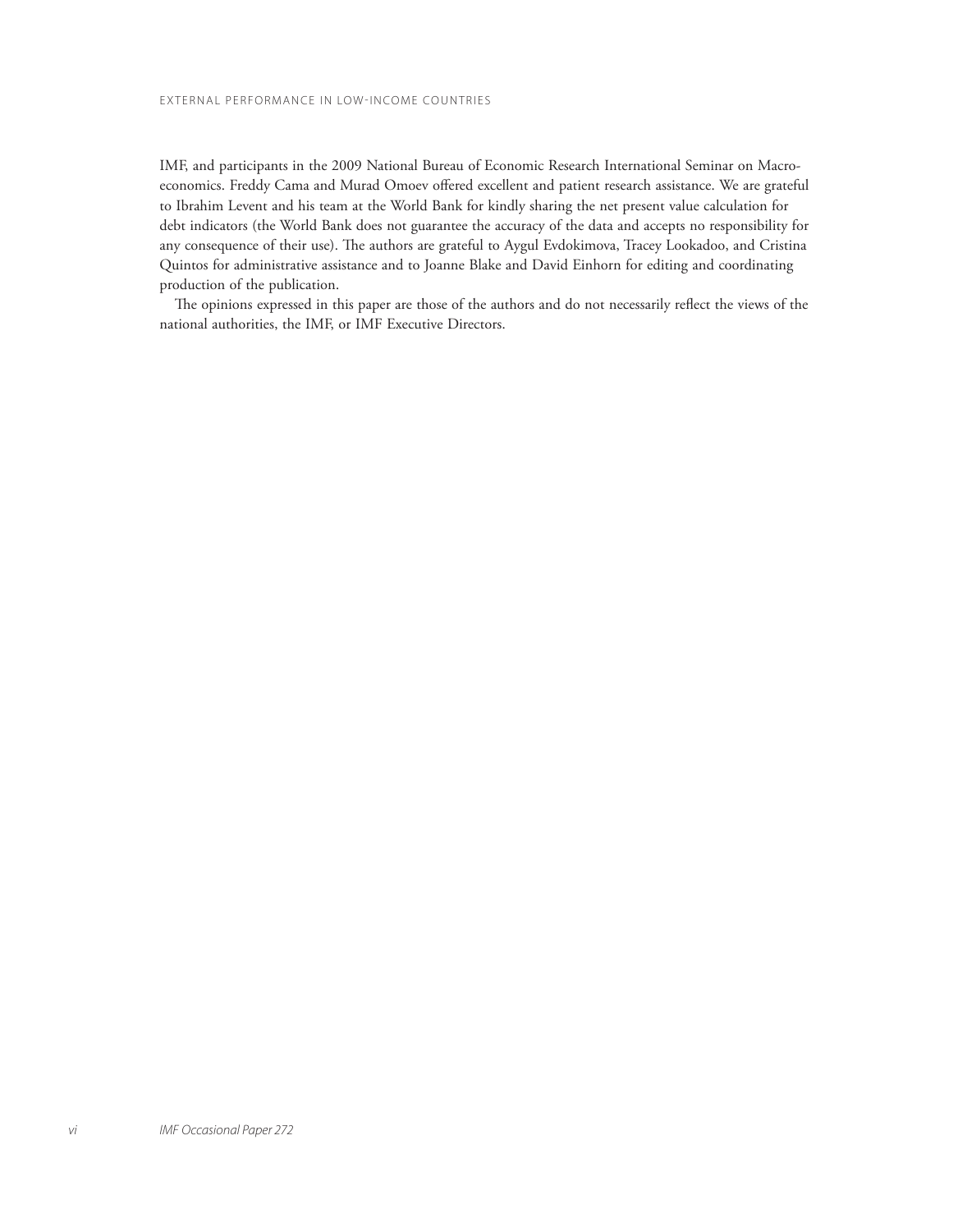*In memory of our friend and colleague Alessandro Prati, who passed away on June 21, 2009. His intellectual depth was and will remain a vast source of inspiration to all of us. His careful analysis, sharp*  intuition, and relentless curiosity guided the search for most of the new results offered in this paper, and for *many more insights that remain on the research agenda.*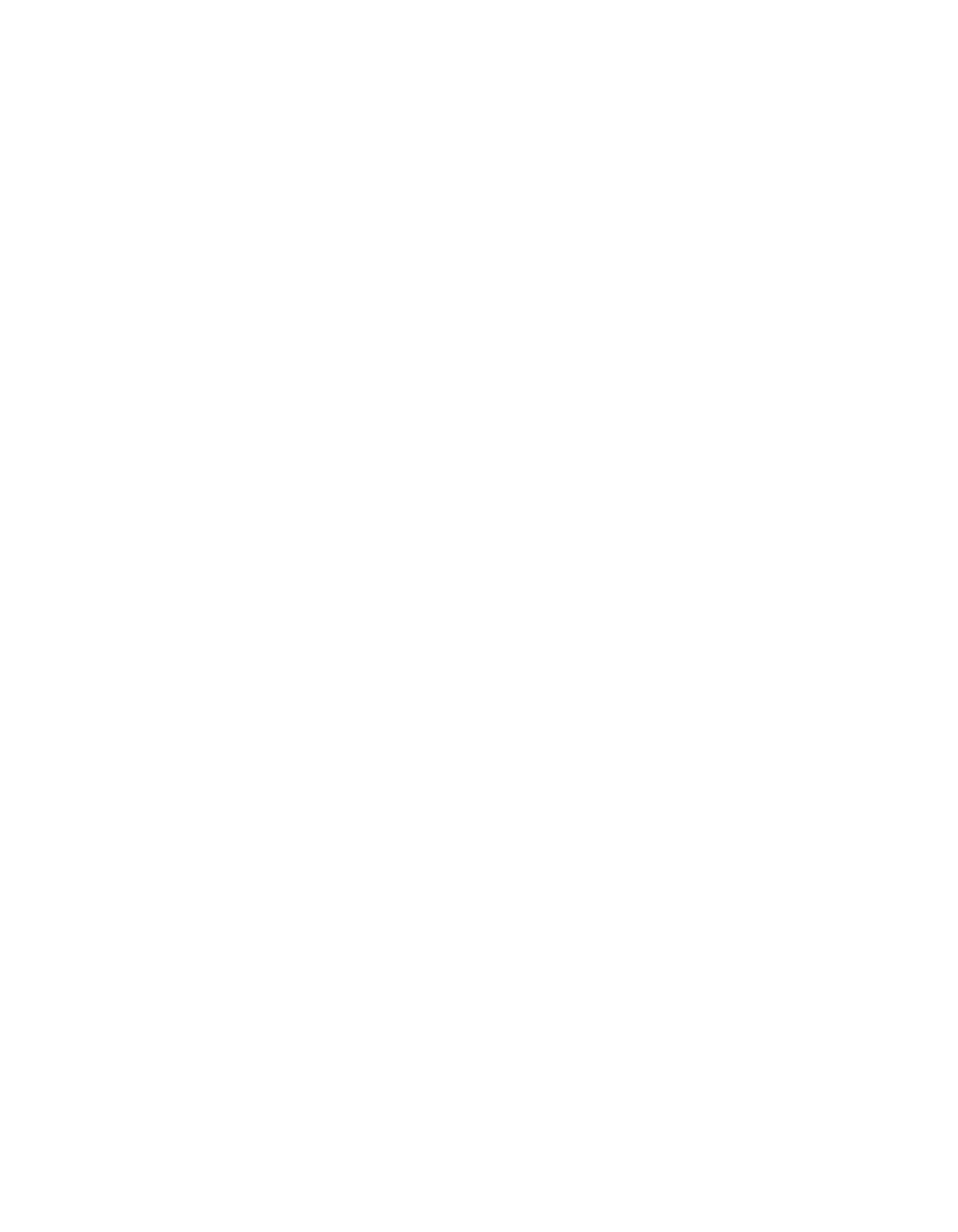This paper empirically investigates the external balance of low-income count (LICs) by offering a coherent analysis determinants of medium- to long-ter real exchange rates, current accounts, and net external balance of low-income countries (LICs) by offering a coherent analysis of determinants of medium- to long-term foreign assets, and by emphasizing factors that are more likely to be specific to LICs.<sup>1</sup> The rise and persistence of large external imbalances in recent years have renewed interest in this area from both empirical and theoretical perspectives, and have also highlighted the need for a multi-pronged approach to the analysis of external balances based on multiple indicators. In this paper, the simultaneous analysis of the three indicators of external balance allows the consistency of the results across indicators to be checked, an effort generally absent in the literature. The focus on LICs aims at filling another gap. Although the literature on the determinants of the real exchange rate and of the current account is vast, few contributions focus specifically on LICs, or account for features that are specific to-or more important for-this set of countries. This analysis emphasizes factors such as structural policy and institutional distortions, access to special external financing, and a larger macroeconomic sensitivity to exogenous shocks. The empirical analysis required extensive efforts to create a wide database, covering a unique set of indicators and economies.

A large literature has based the analysis of medium-term determinants of current accounts on the standard intertemporal approach emphasizing saving and investment decisions (Chinn and Prasad, 2003; Lee and others, 2008).<sup>2</sup> A more

<sup>1</sup>Real exchange rates can be defined in many different ways, depending on the price concept adopted for comparison across countries. Unless otherwise noted, this paper refers to consumer price index-based (CPI-based) real effective exchange rates, in line with most other empirical analysis. In theoretical discussions related to small open economies that take the price of tradables as given, consumer price index-based real effective exchange rates would be closely related to the ratio of the price of nontradables to tradables.

2For earlier contributions on the determinants of saving in advanced economies and emerging markets, see Schmidt-Hebbel, recent empirical literature has aimed at explaining the patterns of global imbalances that have widened over the past decade as a function of financial crises, financial distortions, and institutional settings (Gruber and Kamin, 2007; Chinn and Ito, 2007; and, from a theoretical perspective, Gourinchas and Jeanne, 2007; Mendoza, Quadrini, and Rios-Rull, 2008; and Caballero, Farhi, and Gourinchas, 2008). Others have illustrated the role of labor market policies and exchange rate regimes in influencing the persistence and dynamics of the current account (Ju and Wei, 2007; Chinn and Wei, 2008) and the relationship between the labor market, financial frictions, and fiscal policies in shaping the optimal current account responses to shocks (Blanchard, 2007).

The literature on real exchange rates is vast and justice to all contributions cannot be done here. Broad surveys are offered by Froot and Rogoff (1995); Rogoff (1996); and for developing countries, by Edwards (1989); Hinkle and Montiel (1999); and Edwards and Savastano (2000).<sup>3</sup> The traditional findings of Meese and Rogoff (1983) on the unpredictability of exchange rates at short horizons are still undisputed, and the literature has converged toward explaining the behavior of real exchange rates at medium- to long-term horizons as a function of fundamentals (Engel and West, 2005; Engel, Mark, and West, 2008). Empirical analyses of long-run real exchange rates are typically guided by steady-state relationships in models involving the intertemporal and intratemporal allocation of resources between tradable and nontradable sectors (Obstfeld and Rogoff, 1999; Montiel, 1999; Ricci, Milesi-Ferretti, and Lee, 2008; and Vegh, forthcoming).

A growing literature has uncovered the mediumterm determinants of gross and net foreign assets, after the creation of the Lane and Milesi-Ferretti database of external positions.<sup>4</sup> Lane and Milesi-

Webb, and Corsetti (1992); Edwards (1995); Masson, Bayoumi, and Samiei (1998); and Bosworth and Collins (1999).

<sup>&</sup>lt;sup>3</sup>For a recent application to Central and Eastern European countries, see Maeso-Fernandez, Osbat, and Schnatz (2004).

<sup>4</sup>For the latest version, see Lane and Milesi-Ferretti (2007).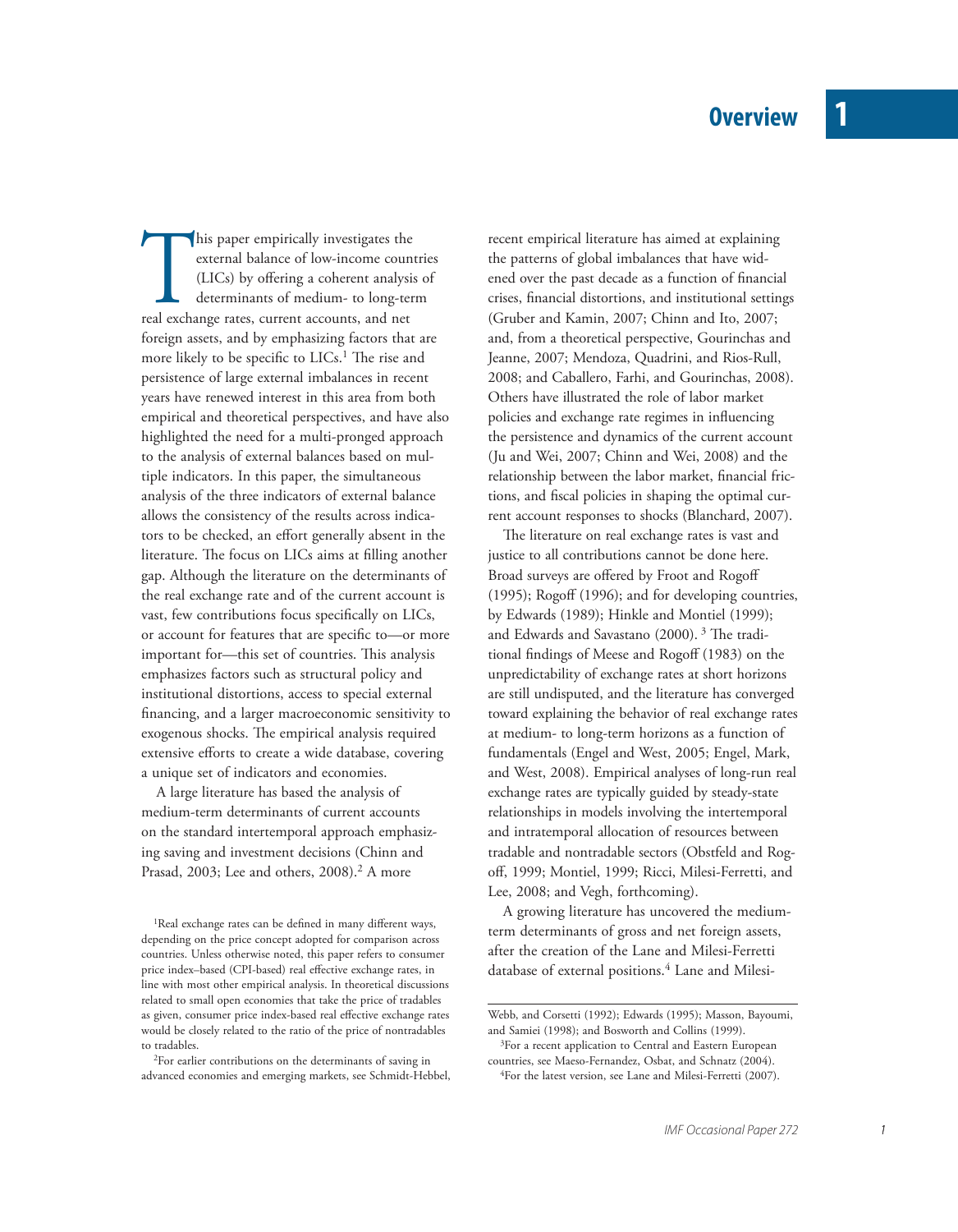Ferretti (2002b) offer a theoretical and empirical discussion of long-term determinants of the net foreign assets position. Faria and others (2007) show that more-open economies with better institutions have a greater equity share in external liabilities.

Few studies have focused on LICs with the notable exceptions of Edwards (1989) and Hinkle and Montiel  $(1999).<sup>5</sup>$  This paper argues that LICs differ from other countries mainly along three broad dimensions, which simultaneously affect the current account, the real exchange rate, and the net foreign assets position. These three dimensions are (1) structural policies or distortions, particularly those related to the capital account and the domestic financial system; (2) exogenous shocks, particularly natural disasters (the effects of which may depend on the degree of capital account openness) and terms of trade shocks; and (3) official external financing (grants and concessional loans).

These factors are particularly important for the sample of countries considered in this paper. First, LICs face greater distortions—some of which are policy-induced—than do other countries. For example, capital account controls, which were prevalent in a large number of countries in the sample, may reduce the ability of LICs to borrow to bring consumption and investment forward, as required by a lower level of development or the occurrence of negative shocks. Capital controls may therefore affect domestic demand, the current account, net foreign assets, and the real exchange rate.<sup>6</sup> Domestic financial liberalization such as occurred dur-

5For recent contributions, see Chudik and Mongardini (2007); Di Bella, Lewis, and Martin (2007); Elbadawi (2007); Roudet, Saxegaard, and Tsangarides (2007); Delechat (2008); and Kireyev (2008). The impact of fiscal and monetary policies on the real exchange rate and the current account in the presence of large distortions has been explored by Edwards (1988) and Prati and Tressel (2006). Prati and Tressel (2006) and Berg and others (2007) show in particular that countries' absorption of foreign aid inflows is affected by policy responses, often resulting in the accumulation of foreign exchange reserves.

6Gourinchas and Jeanne (2007) argue that the patterns of capital flows to developing countries do not coincide with the predictions of standard neoclassical theory, and suggest a theory based on frictions affecting saving and investment decisions. Many LICs initiated capital account liberalization during the analysis period, providing the possibility of testing these and other theoretical predictions.

ing the 1980s and the 1990s in many developing countries may reduce borrowing constraints and boost investment, which would tend to lower the current account and the net foreign assets position, and cause the real exchange rate to appreciate. But financial liberalization may also raise private saving, which, everything else equal, would improve the current account and the net foreign assets position, and cause the real exchange rate to depreciate.

Second, LICs are in general more exposed to shocks than are other countries, and may—as a result of the lack of diversification of their production structure—experience larger macroeconomic consequences associated with these shocks.7 For example, LICs are exposed to frequent terms of trade fluctuations associated with both their exports (e.g., main crop or natural resources) and their imports (e.g., oil). Such terms-of-trade fluctuations affect the real exchange rate and the current account through income effects as well as through intraand intertemporal substitution effects. Moreover, LICs frequently experience natural shocks, such as droughts, floods, windstorms, and earthquakes, that have larger macroeconomic consequences than they do in high- and middle-income countries including on the external position. Finally, wars and violent political transitions between regimes have often occurred in the historical sample. Such events, by disrupting investment, consumption, and capital flows, can have a bearing on the current account and the real exchange rate at a relatively short horizon.

Finally, capital flows are typically of a different nature in LICs than they are in other countries. A large part of LICs' foreign borrowing is in the form of official development assistance (grants or concessional loans). Such capital flows do not respond to market incentives, and often do not need to be repaid, thus contributing to the financing of larger trade deficits over the medium term. Aid flows also have often been associated with the risk of Dutch disease, and are expected to lead to more appreciated real exchange rates in the short run by increasing aggregate demand (Van Wijnbergen, 1984). In the long run, however, the effect on

7See, for instance, Loayza and others (2007).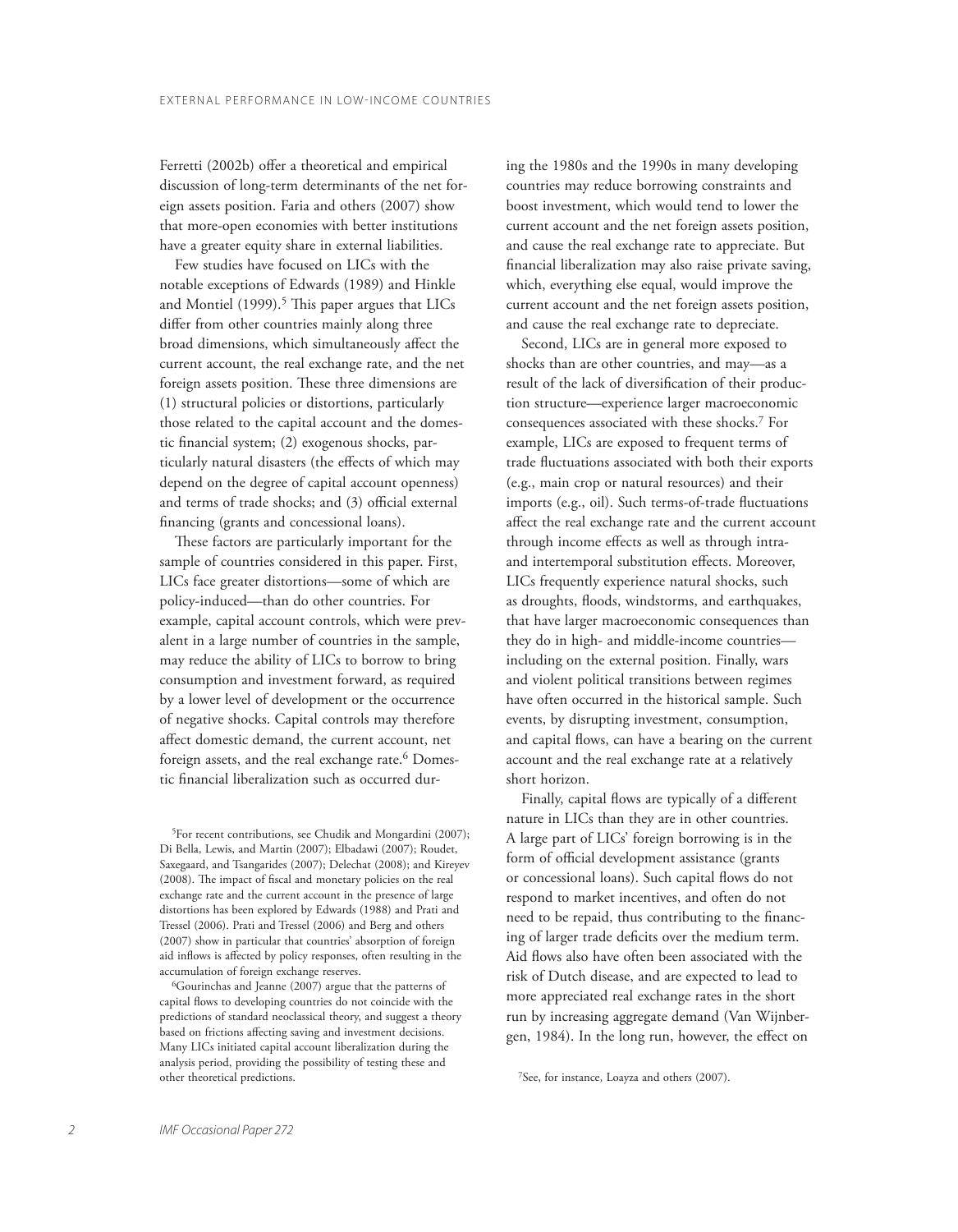the real exchange rate is uncertain, depending on the relative impact on the productivity of tradables versus nontradables (Torvik, 2001).

This paper estimates the relationship between the real effective exchange rate, the current account, and the net external assets position and a broad set of fundamentals in the medium to long term, with particular emphasis on LICs. Interestingly, the same broad set of economic fundamentals coherently explains the three external indicators in LICs. However, medium-term determinants of LICs' external balances are somewhat different from standard determinants found in the literature.

Several innovative and interesting results arise. First, regarding policy distortions, domestic financial reforms are associated with an improvement of the current account and of the net foreign assets position, suggesting a larger positive effect on saving than on investment. Capital account liberalization allows countries to borrow against disasters (lower current account) and allows LICs in general to borrow from higher-income countries. Consistent with this result, capital account liberalization is associated with a more appreciated real exchange rate in the long run, possibly resulting from the effect of capital inflows on absorption. Moreover, the quality of institutions is generally positively associated with larger external wealth in the long run.

Second, regarding shocks, a positive terms of trade shock tends to improve the current account and cause the real exchange rate to appreciate, but mainly if the shock arises from a change in the export price (which is consistent with the fact that import prices are associated with an additional substitution effect working in the opposite direction from the income effect common to both the export and import prices). Natural disasters tend to be associated with an improvement (respectively, deterioration) of the current account, in countries with closed (respectively, open) capital accounts, highlighting the importance of capital account frictions in shaping intertemporal consumption-smoothing decisions. Furthermore, preliminary evidence suggests the effect of income shocks on the current account may depend on the initial net foreign assets position.

Third, regarding external financing, an increase in aid arising from concessional loans or grants progressively results in higher imports, but the evidence suggests that some portion of aid flows is saved in the short run. In the long run, an increase in aid is associated with a depreciation of the real effective exchange rate. The latter result may be surprising in light of the standard Dutch disease argument, but is consistent with more general theories of Dutch disease with learning by doing in both tradable and nontradable sectors (Torvik, 2001). While aid may cause appreciation in the real exchange rate in the short run (as expenditure on nontradables increases relative to supply), it may also be associated with long-run depreciation if it is channeled to improving the productivity of nontradables relative to the productivity of tradables.

Another particularly important contribution of this work is its reliance on a large original database encompassing many countries across the spectrum of development, and the simultaneous and consistent employment of determinants for the three indicators of external performance. The analysis required an extensive data-gathering and cleanup exercise. The data set contains various indicators for 134 countries over the period 1980–2006. Countries used in the main analysis were classified on the basis of their income group. The LIC sample (see Appendix Table A1) comprises low-income and lower-middle-income economies according to the World Bank classification, and excludes emerging markets (China, Colombia, India, Indonesia, Pakistan, and Thailand) to make the sample as homogeneous as possible. High-income and highermiddle-income economies (in the World Bank classification), including the six emerging-market countries, were mainly used as a comparator group. The Appendix provides a description of all variables. Summary statistics for the main data are provided in Appendix Table A2. The number of LICs entering the regressions varies across specifications based on data availability for the specific indicators, but the largest LIC set (used in regressions with standard fundamentals as well as in the trading partner calculations) includes 59 low- and lower-middleincome countries.

The three methods offered in this paper can be used to assess external imbalances as the deviation of external indicators from the levels consistent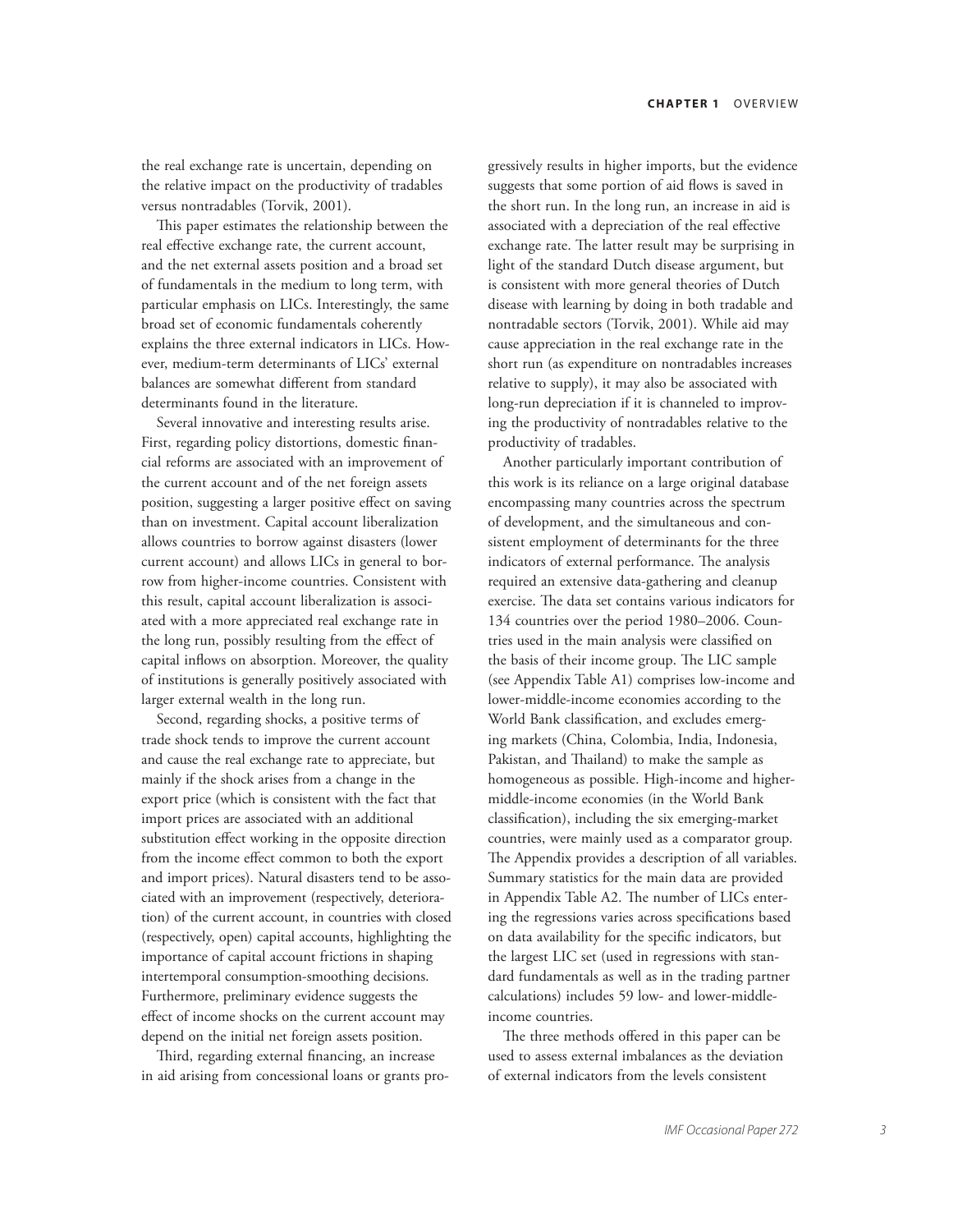with fundamentals. In this respect it is important to note that consistency with fundamentals does not necessarily imply equilibrium. Consistency is equivalent to equilibrium only if fundamentals are also in equilibrium. For example, countries with unsustainable levels of fiscal deficit and public debt could experience both current account deficits and net foreign liability positions—which are consistent with those unsustainable fiscal fundamentals, but would not result in equilibrium.

With this caveat in mind, it may be interesting to compare imbalances resulting from the three different methods over the medium term, that is, when temporary fluctuations and possibly unsustainable situations have been eliminated. One interesting way to achieve this comparison requires first constructing measures for the imbalances and then converting them into a single metric. For each external indicator, imbalances can be constructed in three steps. The first is to project the fundamentals at sustainable levels over the medium term.<sup>8</sup> The second step is to calculate medium-term benchmark values (the "norms") for the respective external indicators by multiplying the vector of mediumterm fundamentals by the coefficients estimated in the methodology described above for the respective external indicator. The third step is to derive the imbalance for each of the three external indicators as the difference between the medium-term projection for the external indicator and its benchmark value. A crude way of converting these imbalances into one metric—for example, exchange rate gaps—

8Nonstationary variables can normally be expected to remain at their current values unless changes are expected, for example, because of planned policies. Regarding projections of net foreign assets and their components and determinants, deriving a medium-term assessment requires the consideration of additional issues in LICs. First, it is necessary to forecast the degree of concessionality of future debt and the extent of debt relief to obtain a proper measure of net foreign assets and of public and external debt. In doing so, an assessment of the sustainable level of debt must be made, because this level is likely to be an upper bound of the target level of debt of the donor community. Second, returns on assets and liabilities are likely to differ in general, and LICs are no exception; these countries may actually face a pattern opposite of that faced by advanced economies, that is, higher returns on their liabilities than on their assets (for a deeper discussion, see Lane and Milesi-Ferretti, 2003)

relies on trade elasticities.<sup>9,10</sup> Although a comprehensive external assessment is beyond the scope of this analysis, this paper discusses methodological issues related to the elasticities.

Chapters 6 and 7 of this paper offer a new methodology for calculating import demand and export supplies as well as for deriving resulting trade balance elasticities. The method does not rely on econometrics, but rather on standard results borrowed from production theory and a well-known model of international trade. Specifically, using an economy's GDP function, the derivative with respect to export prices gives the export supply function (assuming all production is exported) and the derivative with respect to the price of imported intermediates gives the import demand function. This approach isolates the determinants of both the export supply and the import demand functions using observable data, that is, cost and distributive shares. Using data for these determinants, this approach then permits the estimation of export supply and import demand elasticities. Econometric estimates of trade elasticities for LICs are particularly scarce, so one contribution of this paper is that it presents a set of elasticity values for these countries.

<sup>9</sup>The current account imbalance could be converted into an exchange rate gap using an elasticity of the trade balance with respect to the exchange rate, that is, it could be measured as the change in the exchange rate that would deliver the change in trade balance that equals the medium-term current account gap versus fundamentals. The net foreign assets position imbalance could be measured in terms of exchange rate gaps in three steps: First, derive the net foreign assets norm as the level that is consistent with fundamentals over the medium term. Second, derive the current account norm as the level that is consistent in steady state with the net foreign assets norm in steady state. Under certain assumptions—such as equal returns on assets and liabilities—the factor of proportionality between the current account ratio to GDP and the net foreign assets ratio to GDP is the growth rate of nominal GDP (see Lane and Milesi-Ferretti, 2007, for a more general treatment). Finally, convert the resulting current account gap into an exchange rate gap using trade elasticities, as described in the main text.

10Even though the elimination of current account or net foreign assets imbalances may arise not just from movements in the exchange rates but also in other variables affecting the saving-investment decision, it is useful for comparison purposes to measure the change in the exchange rate that would deliver such an adjustment.